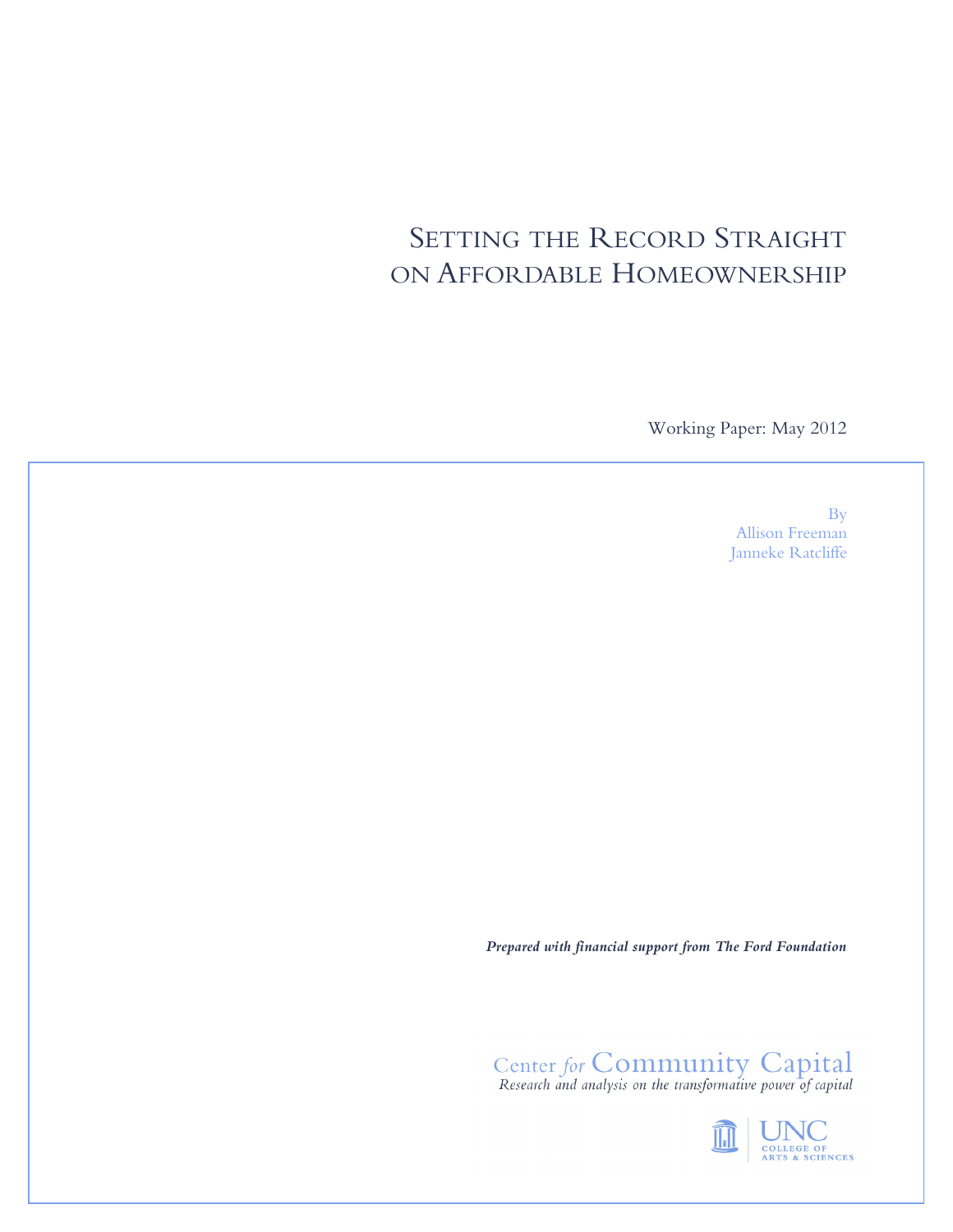# **Setting the Record Straight on Affordable Homeownership By Allison Freeman and Janneke Ratcliffe UNC Center for Community Capital**

### **Introduction**

l

In his 1991 groundbreaking work *Assets and the Poor: A New American Welfare Policy,* Michael Sherraden permanently shifted the discussion about welfare policy in the United States. Sherraden argued for a focus on the promotion of savings and wealth-generation rather than the then current emphasis on income and consumption. He advanced the use of individual development accounts (IDAs) in order to push welfare policy beyond addressing immediate needs, and instead to the support of long-term economic mobility for lower-income households. Sherraden's groundbreaking work argued that low-resource households can build financial security if given access to the proper tools and systems.

This paper takes as its central focus one of the constituent elements of economic mobility that Sherraden proposed IDAs should enable: homeownership. Our position is that affordable, sustainable homeownership is one of the surest ways to help lower-income households build long-term wealth. The home can be used for all of the same purposes Sherraden designated for IDAs, i.e. to finance post-secondary education, to provide capital for self-employment, and to provide security during one's retirement years. However, a home has the added benefit of being a consumption good: essentially a home provides its owner with a place to live while simultaneously forcing the owner to save, and hopefully build wealth, through principal reduction and equity accumulation.

In the wake of the foreclosure crisis, some are arguing that homeownership was pushed too far. $^{1}$  The implication is that this well-travelled route to economic security should be closed off to certain families. While homeownership is not appropriate for everyone (e.g. it will not work well for the income-poor), it is extremely well suited for working families who are asset-poor. How do we know this? For ten years we at UNC's Center for Community Capital have tracked borrowers in the Community Advantage Program (CAP), a portfolio of over 46,000 homepurchase mortgages made to lower-income households. We speak annually with more than 2,000 of these CAP homeowners as well as with a comparison group of renters. The data from these annual in-depth interviews has informed a series of empirical papers, which provide the content for this current paper.

<sup>1</sup> Kiviat, Barbara. The Dark Side of Homeownership. *Time Magazine*. September 11, 2010. Available at http://www.time.com/time/magazine/article/0,9171,2013850,00.html.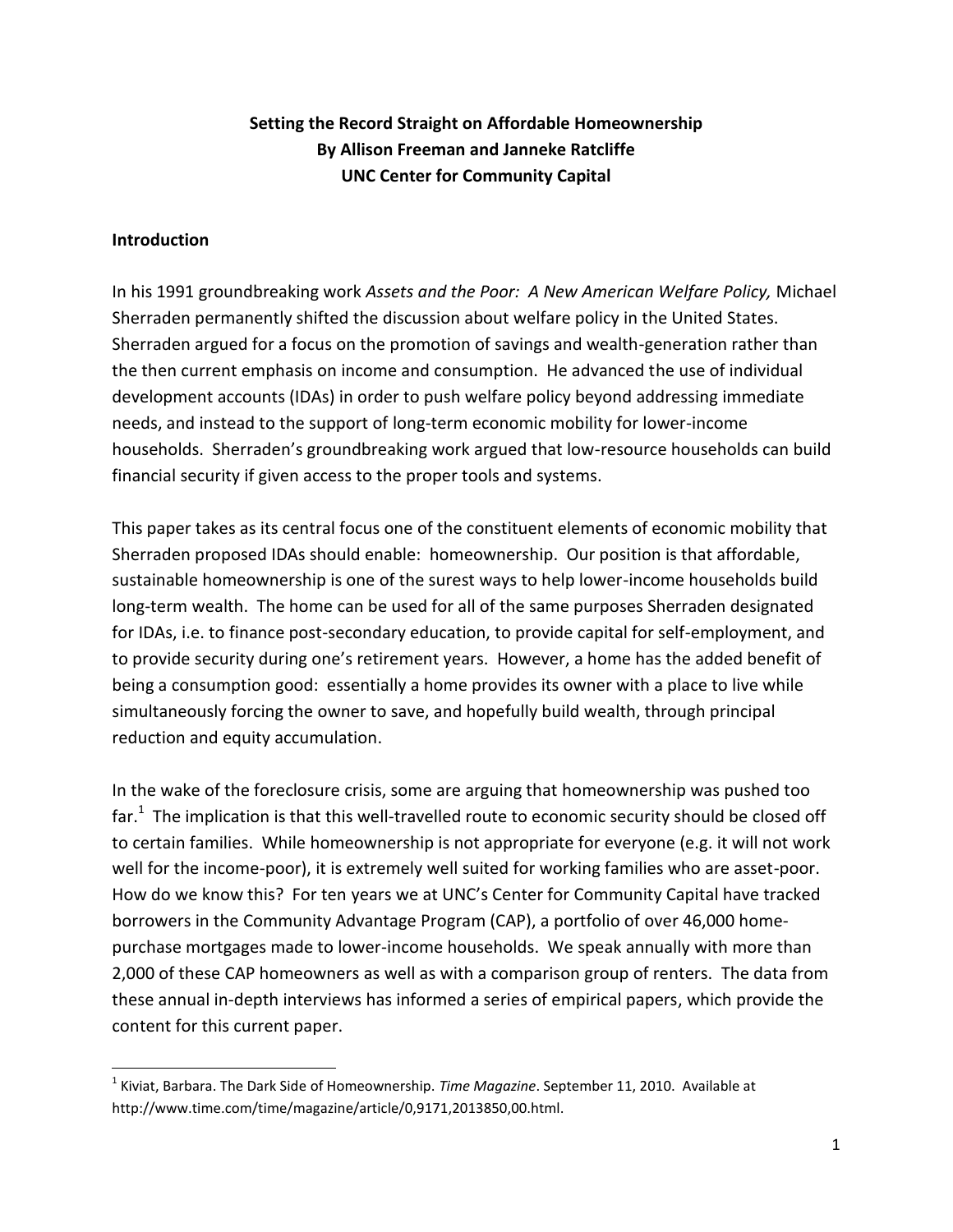There is ample debate over the merits of homeownership for low- and moderate-income people, much of it centered on financial matters, i.e. whether homeownership is a reliable wealth-building mechanism and whether it is less costly, all things considered, than renting. While some see homeownership as an important contributor to household wealth in the United States (Hollaway, 1991; Turner and Luea, 2009), others believe that renting is less risky and less costly than owning (Smith and Smith, 2007).

In a detailed review of the literature concerning lower-income homeownership, Herbert and Belsky (2008) point out that one's likelihood of realizing any of the benefits associated with homeownership will depend upon a number of factors, including: timing of purchase, location of purchase, age and condition of the home, maintenance costs, if/when the owner taps into equity, ability to enjoy the tax benefits associated with housing, the return to alternative investments, the cost of renting, and the household's frequency of moving. Belsky and Duda (2001) note that timing and location (i.e. neighborhood-based price movement) are not the only thing that affect the returns to housing for lower-income owners; the willingness and ability of these owners to hold onto their homes during market fluctuations also affect overall wealth gains.

This current paper, relying on extensive analysis of the rich, unique, real-time CAP data, challenges five theories about homeownership that have risen to prominence since the mortgage lending crisis began. These are: homeownership is not a reliable wealth building strategy for lower-income families; homeownership crowds out other investments for lowerincome borrowers; lower-income borrowers erode their equity through excessive borrowing; renting is a more affordable option for lower-income individuals; and homeownership should be restricted to those who can afford a 20 percent down payment.

Our analysis of the CAP panel data compels us to refute each of these claims, and we conclude that while *no one*, low- or high-income, should receive an unsound loan for a home they cannot afford, qualified lower-income households, when provided with the right tools and structures, can be successful homeowners and can realize the lasting benefits of homeownership.

### **The Evidence**

All of the evidence presented in this paper comes from analysis of the Community Advantage Program (CAP) data. Self-Help Ventures Fund (Self-Help) launched CAP in 1998 with a \$50 million grant from the Ford Foundation and institutional capacity provided by Fannie Mae. CAP is essentially a risk-sharing mechanism: under the program, Self-Help purchased community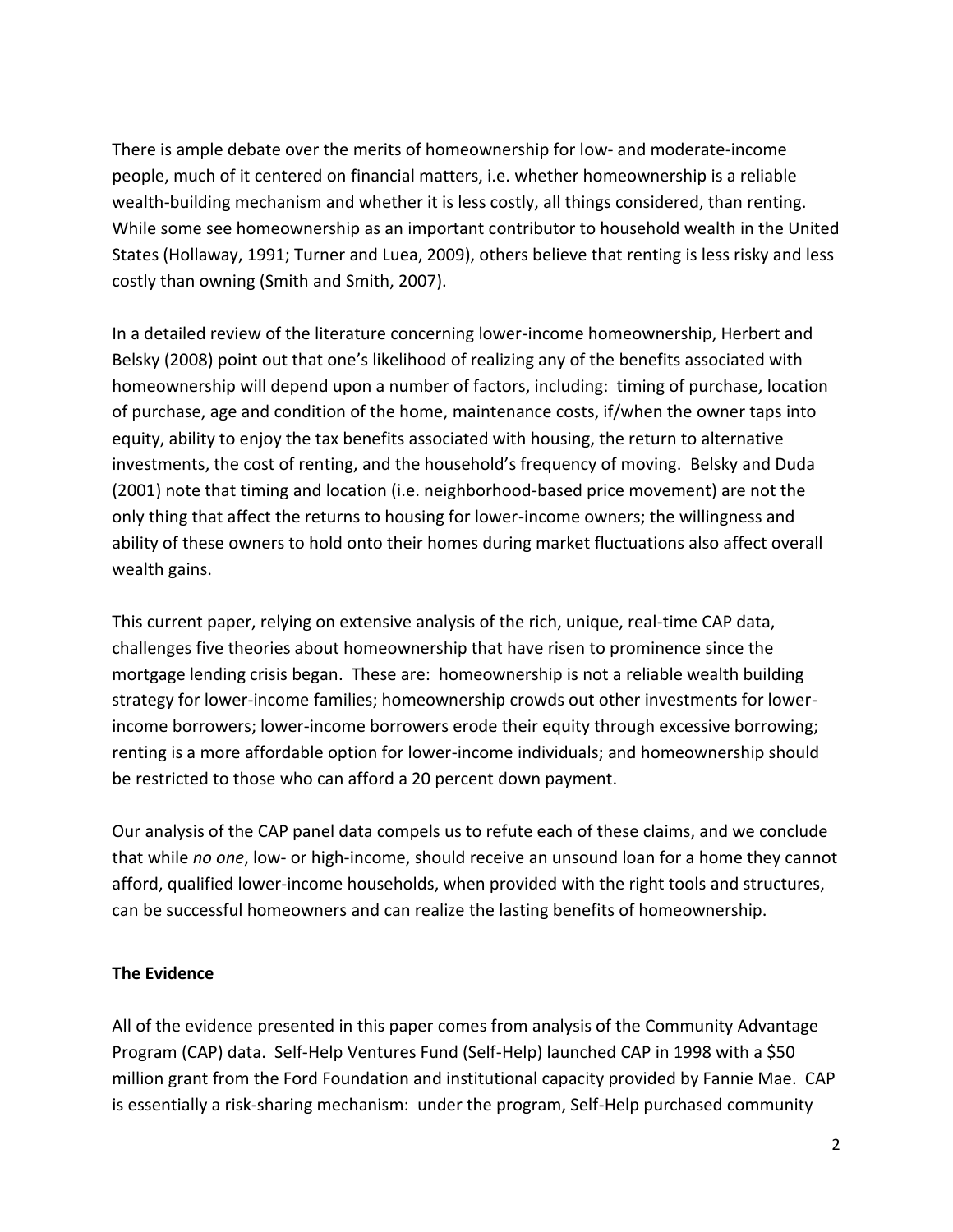reinvestment loans from lenders around the country and sold them to Fannie Mae, while retaining the associated risk. The goal of CAP was twofold: to increase the flow of efficient, secondary-market capital to low-income and minority borrowers; and to demonstrate that making mortgages to these borrowers could be profitable for the lenders. In the early 2000s, the Ford Foundation engaged UNC's Center for Community Capital (CCC) to conduct a longterm study of the program's impacts on both the institutions and the households. $2$ 

Who are CAP's borrowers? At the time they bought their homes, borrower households had a median annual income of just \$30,792. $^3$  The median borrower age at origination was 32 years old. Some 41 percent of CAP borrower households are headed by a woman, and approximately 40 percent of CAP's borrowers are minorities. The median loan balance at origination for CAP's borrowers was \$79,000, issued at a median interest rate of 7 percent, which was consistent with prevailing prime, conforming mortgage rates at the time of origination. Fifty-three percent of CAP's borrowers had credit scores less than or equal to 680 when their mortgages were originated, and 72 percent of borrowers made a down payment of less than 5 percent on their homes.

Despite the ostensibly risky profile of the CAP borrowers and the turmoil faced by housing markets since 2008, the CAP portfolio has performed well. Through the third quarter of 2011, the portfolio of currently active CAP loans had a serious delinquency rate of 9 percent. This is lower than the rate of serious delinquency for prime adjustable rate mortgages (15 percent), subprime fixed rate mortgages (20 percent), and subprime adjustable rate mortgages (36 percent) through the same quarter.<sup>4</sup> CAP has enabled a group of creditworthy, though nontraditional, borrowers to obtain homes with thirty-year, fixed-rate, self-amortizing mortgages, underwritten for the ability to repay. The lenders involved in CAP took these creditworthy borrowers and helped get them into homes they could afford with mortgages they could manage.

Our evidence shows that lower-income families can succeed as homeowners and can receive the benefits traditionally associated with this form of tenure. Yet, households matching the profile of those served by CAP lenders are precisely those that some want to shut out of the

 $\overline{a}$ 

 $^2$  Between 1998 and 2009, CAP purchased more than 46,000 loans made to lower-income households, funding an estimated \$4.06 billion in purchase money mortgages. CCC has tracked these home loans since origination. In 2003 we began our series of annual interviews with a sample of over 2,000 of these homeowners. In 2004 we began annual interviews with a panel of renters matched to the homeowners by income and geography.

 $3$  All statistics in this section of the paper come from the CAP generalizability sample.

<sup>4</sup> Rates of serious delinquency come from Mortgage Bankers Association, *National Delinquency Survey* (2011) (Moody's Analytics' Databuffet.com). Figures are from the third quarter of 2011.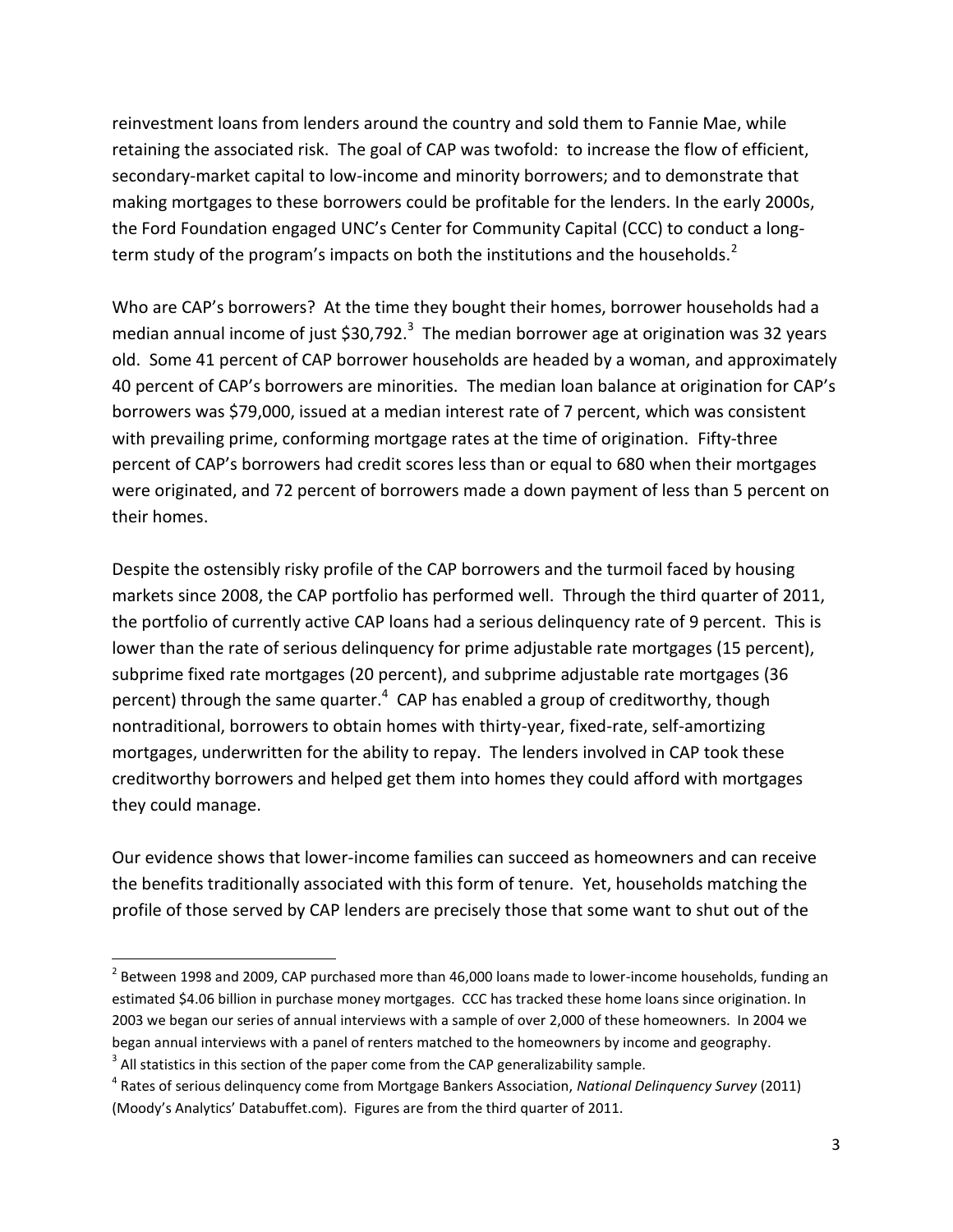mainstream homeownership finance market. Here we offer evidence to contradict five of their justifications for doing so.

# **Theory #1: Homeownership is not a reliable wealth building strategy for lower-income families.**

While there is understandable and valuable debate about the wealth-building effects of homeownership for lower-income people, the CAP data show that when low- and moderateincome (LMI) families purchase homes they can afford with mortgages that are sustainable, wealth happens. A look at how CAP's rates of equity appreciation<sup>5</sup> have fared relative to other investments into which these LMI owners could have put their down payments illustrates the point. From loan origination through the second quarter of 2011, CAP's homeowners saw a median annualized return on their equity of 27 percent. In comparison, during that same period, the Dow Jones Industrial Average increased by a median of 2.4 percent on an annualized basis, and the median annualized return on the 10-year Treasury bill was 5.4 percent. The gains experienced by CAP's owners led to a median increase in equity of close to \$18,000, so that by the end of the third quarter of 2011, CAP's owners held \$21,000 in home equity (at the median).<sup>6</sup>

When comparing the balance sheets of owners to comparable renters, home equity gains appear to have been a primary factor leading to wealth building from 2005 to 2008. Over that period, as the crisis was just beginning to unfold, Grinstein-Weiss et al. (2011) find that homeowners saw an average gain in net worth of more than \$11,000, while the matched sample of renters only gained \$742 on average.<sup>7</sup> Interestingly, they found that non-housing wealth grew faster for owners than for renters over this period, and they also found no significant increase in liabilities for the owners relative to the renters. $8$ 

<sup>&</sup>lt;sup>5</sup> CAP home values are calculated using a ZIP Code-level house price index that is proprietary to Fannie Mae. The Fannie Mae index provides a more accurate estimate of home value than do publicly available house price indices (such as the FHFA index, formerly OFHEO) because it relies on information at the zip code, rather than MSA or state, level.

 $^6$  This figure is the latest Fannie Mae value minus the last unpaid principal balance. It is biased downward (i.e. it is conservative) because some loans are inactive and therefore "stopped in time" at a lower level of equity.

<sup>7</sup> For full details, see Grinstein-Weiss, M., C. Key, S. Guo, Y. H. Yeo, and K. Holub. 2011*. Homeownership and Wealth Among Low- and Moderate- Income Households.* Available as a working paper at: http://ccc.unc.edu/documents/HO.WealthL-MIHH.3.2011.pdf.

 $^8$  All of the papers relying on the CAP data confront a similar problem, namely bias in sample selection. Because random assignment into homeownership is unrealistic, there is inevitable bias in the studies comparing CAP's owners and renters. As we focus on wealth in particular, it is difficult to say when comparing owners and renters whether the changes in wealth we observe result from homeownership or from particular social, economic, and demographic factors that likely increase both homeownership and wealth. Therefore, each of the papers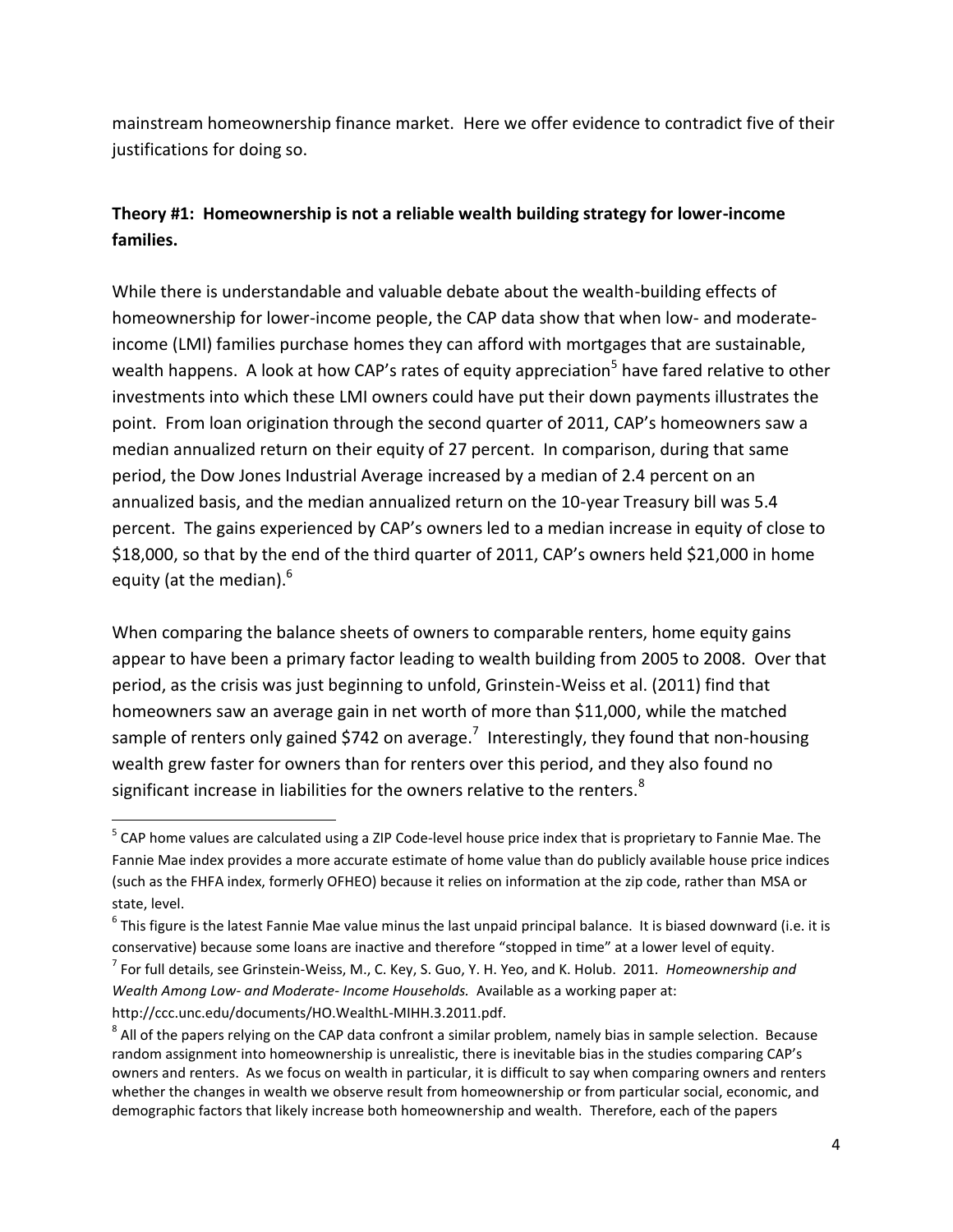Looking a little further out, through 2010, we find that homeownership doesn't just generate wealth for lower-income owners during good economic times, but that it can also act as a buffer against losing wealth in difficult economic times. We consider this here by comparing how owners and renters who were financially similar to one another before the crisis have fared since the crisis hit.

First, we look at the fate of owners and renters who were in the same income categories at baseline; this shows us how households with equal earnings levels, but different types of tenure, fared from 2005 through 2010 – essentially from near the peak of the housing market to deep into the recession. As expected, both owners and renters in all income categories lost wealth at the median over that five year period (Figure 1). Yet, within each income group,





 $9$  Our samples include all original owners and renters, regardless of subsequent tenure changes, who provided all three years of wealth information.

 $\overline{a}$ underlying the current paper employs advanced statistical techniques to address selection bias. Interested parties should refer to these papers for extensive detail on the various analyses used.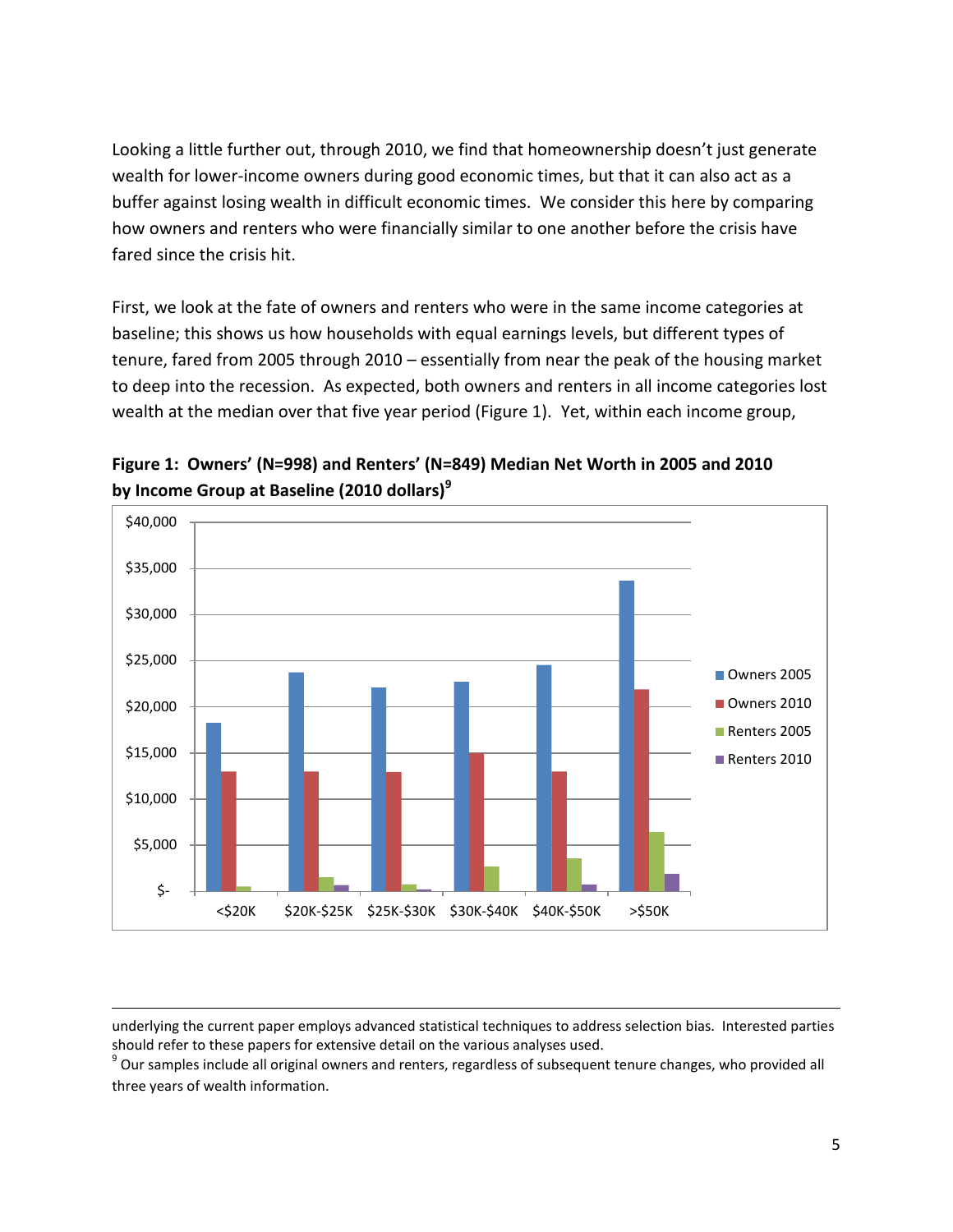owners ended the period with significantly higher net worth than their renter counterparts. In only one instance did any group of renters' median net worth exceed \$1,000 in 2010; in contrast, most groups of owners ended the period with a median net worth of around \$13,000. What is clear from this comparison is that before the crisis, in 2005, owners held far more wealth than renters with similar incomes. Though the owners lost more than the renters through 2010, they had much more to lose, and they were therefore able to retain greater net worth through the crisis.

A more appropriate comparison of changes to owners' and renters' wealth over time is derived by matching owners' and renters' by net worth in 2005 and seeing how they fared through 2008 and 2010 (Figure 2). The data reveal that, despite their having started with comparable net worth in 2005, owners' and renters' net worth diverged greatly by 2010. By that year, all



**Figure 2: Owners' (N=998) and Renters' (N=849) Median Net Worth in 2008 and 2010 by Net Worth in 2005 (2010 dollars)**

groups of renters who had positive net worth at the beginning of the period saw their net worth fall precipitately. For example, the renters who had net worth in excess of \$30,000 in 2005 had a median net worth of only \$1,200 by 2010, and only one group of renters had median net worth in excess of \$2,000 by 2010. While all groups of owners also lost wealth at the median, each group of owners ended with median net worth between \$4,456 and \$22,559. These shifts suggest that homeownership and the housing investment helped buffer CAP's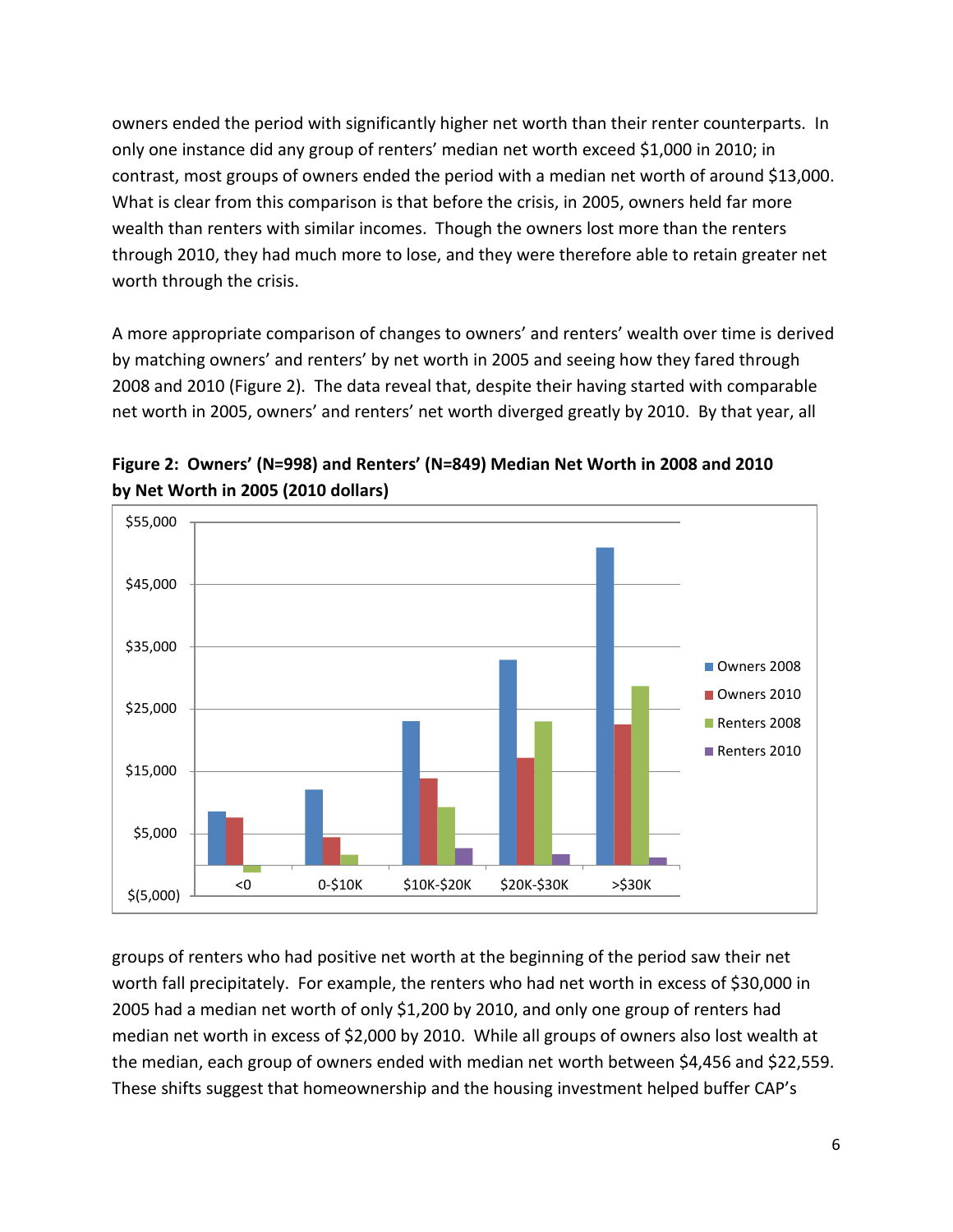owners from financial devastation during the crisis, whereas the wealth of comparably-situated renters was more vulnerable to the financial turmoil inherent in the crisis.

Related to the argument that homeownership is not a reliable wealth building mechanism for LMI families is the assertion that homeownership is too stressful for lower-income families to bear. Manturuk, Riley and Ratcliffe (2011) consider this line of thinking as they analyze the financial and psychological stress associated with homeownership during the housing bust.<sup>10</sup> The financial crisis that started in 2008 reminded all of us that the value of housing, like that of any investment, is subject to market fluctuations. Given this, and given the extent to which lower-income homeowners are potentially under-diversified in their portfolios (examined later in this paper), it is reasonable to suspect that homeownership might increase the financial and psychological stress that LMI homeowners experience when housing values are falling.

Manturuk, Riley, and Ratcliffe's analysis looks at the impact of homeownership on three dependent variables: financial stress (a measure of the extent to which actual financial difficulties in paying for housing, managing money, carrying debt loads, and saving for retirement are causing people stress), satisfaction with one's financial situation, and overall stress (based on a 4-item measure of how much people felt in control of their lives). After adjusting for observable differences between the owners and renters, $^{11}$  the authors measure the impact of tenure on the three outcomes of interest (i.e. financial stress, financial satisfaction and general stress); they control for age, relative income, net worth, geographic region, and two measures of financial hardship. Every model includes the 2008 measure of general stress to control for respondents' baseline stress levels.

The analyses uncover no significant difference between renters' and owners' actual reported financial stressors, yet, they showed homeownership to have a persistent significant beneficial effect on financial satisfaction and overall stress. Specifically, homeownership is associated with an increase of between 27 and 37 percent in the odds of a higher financial satisfaction

l

 $10$  For full details, see Manturuk, K., S. Riley, and J. Ratcliffe. 2011. Perception vs. Reality: The Relationship between Low-Income Homeownership, Perceived Financial Stress, and Financial Hardship. *Social Science Research*, 41(2): 276-286.

<sup>&</sup>lt;sup>11</sup> Tenure status (owner/renter), which is the main independent variable, is potentially endogenous, because individuals choose whether to own or rent. Therefore, the authors use four different methods, namely propensity score matching, propensity score weighting, coarsened exact matching, and instrumental variable regression, to make sure that the measured effect of homeownership cannot simply be attributed to the fact that homeowners are systematically different from renters. The predictors of homeownership that the authors consider are: age, gender, marital status, race/ethnicity, relative income, the presence of children in the home, and dwelling type.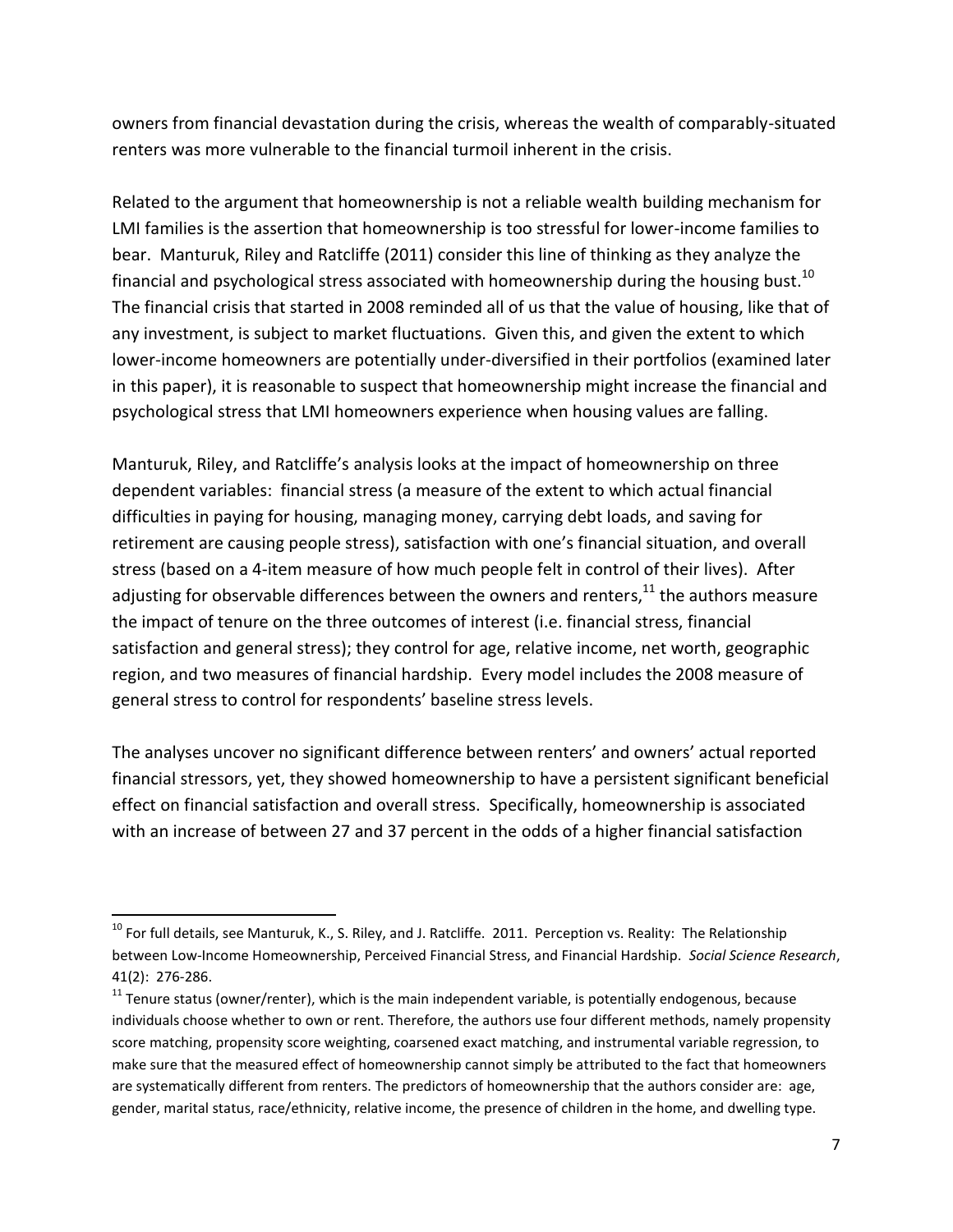score. $^{12}$  In other words, the owners reported lower psychological stress than comparable renters, despite facing a similar level of financial pressure. The fact that, despite comparable economic experiences, CAP's homeowners reported significantly lower levels of financial stress and significantly greater levels of financial satisfaction indicates that the benefits of homeownership go beyond those that can be measured in financial terms.

In conclusion, whether it is considered against alternative investments or against the financial stress experienced by comparable renters, homeownership appears to be working well for CAP study participants. Of course, not all households fared equally well: some of the owners who bought late in the cycle in more volatile markets have lost wealth. However the evidence shows that on the whole, renters who missed out on the opportunity to build home equityrelated wealth before the onset of the financial crisis were badly buffeted by the recent economic imbroglio.

We cannot emphasize strongly enough that the main reason that CAP's owners have fared well, both financially and psychologically, is that they bought their homes with affordable, sustainable mortgages. All of the owners in the CAP portfolio received fixed-rate, fixedpayment, standardized, competitively priced, long-term mortgages. This instrument, when carefully underwritten and well serviced, has stable and predictable payments, and it can enable homeownership for the long-term. It is largely due to the durability of their affordable mortgages that CAP's owners have enjoyed the benefits traditionally associated with homeownership and that they have found it to be an effective means of long-term wealth building, even against a backdrop of economic upheaval.

# **Theory #2: Homeownership crowds out other investments, while renting allows households to diversify their investments.**

One criticism of the home as an investment is that it crowds out other investments, leaving households with under-diversified and, therefore, riskier portfolios. This is a potentially serious concern for lower-income individuals, who invest a greater share of their net worth in housing than higher income individuals do. However, is this concern warranted? Put another way, absent housing, would lower-income households have well-diversified, low-risk portfolios?

 $12$  For a description of how this score was calculated, see Manturuk, K., S. Riley, and J. Ratcliffe. 2011. Perception vs. Reality: The Relationship between Low-Income Homeownership, Perceived Financial Stress, and Financial Hardship. *Social Science Research*, 41(2): 276-286.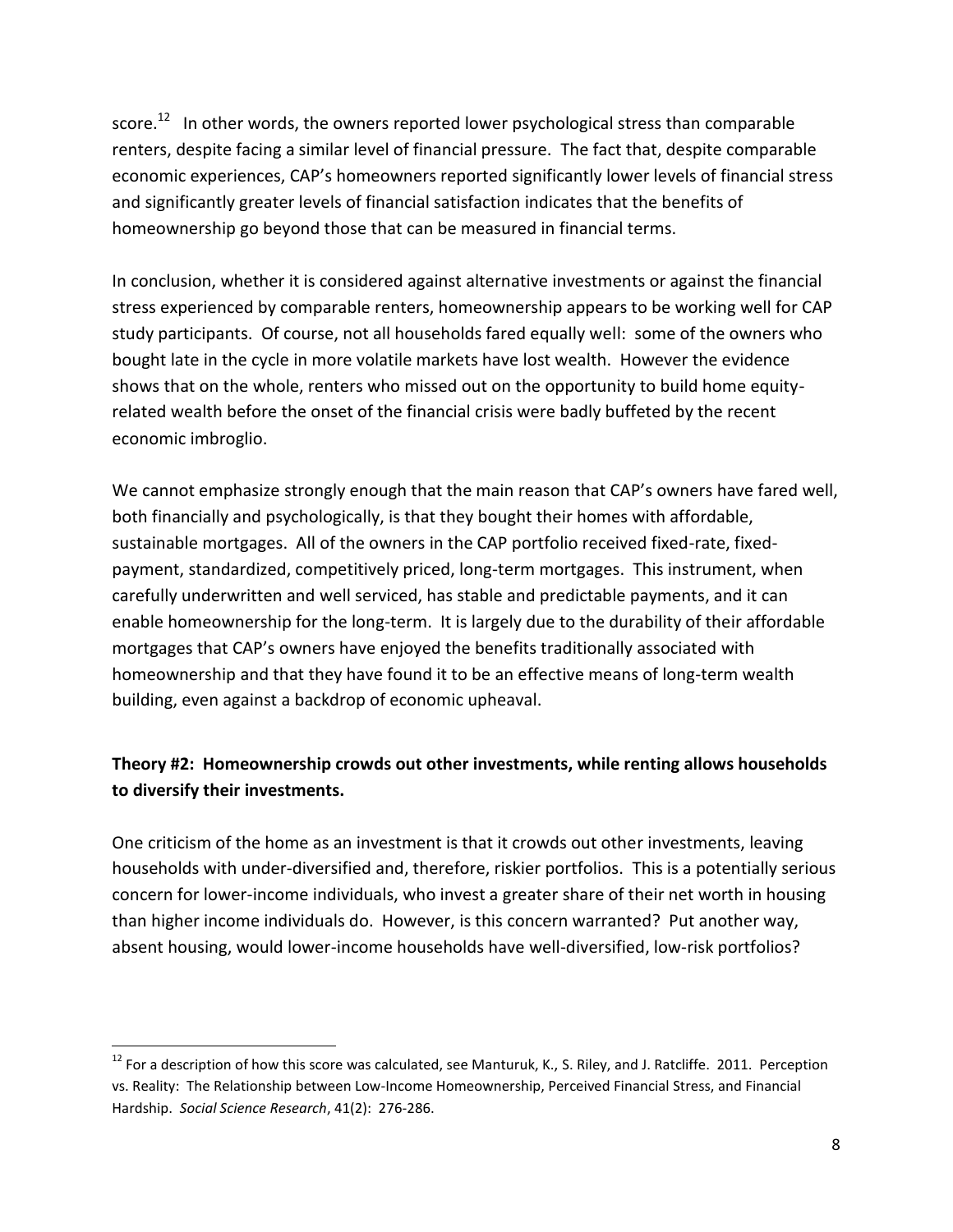To assess whether or not the accrual of home equity leads to the crowding out of other investments for lower-income individuals, Freeman and Desmarais (2011)<sup>13</sup> examined whether or not CAP's homeowners restrict their investments in other financial instruments as a result of having concentrated their investing activities in the home. The goal of Freeman and Desmarais' analysis $^{14}$  was to identify any possible effect of equity accumulation on the rest of the respondents' financial portfolios.

The authors analyzed respondents' adjustments in asset distribution in response to changes in home equity.<sup>15</sup> Asset-based outcome variables included: transaction account balances and CDs, investments (stocks, bonds, retirement), and equity in non-primary residences and major durables. Control variables included: age, income, education, number of children, race, and home equity level. The model simulated how the portfolios of LMI renters would respond to the equity levels held by their matched owners. The model was run for cross-sectional amounts in 2008 and for the change between 2005 and 2008.

What did Freeman and Desmarais find concerning the relationship between home equity and other assets? In the cross-sectional analysis, the effect is significant but miniscule: when renters were given the equity amounts of their matched owners in 2008, the simulated effect on their investment portfolios was a shift of less than one cent. In the analysis measuring change over time, there does seem to be a negative relationship between change in home equity and change in investments, but again the effect is significant but very small, with a \$120,000 increase in home equity corresponding to a \$100 reduction in investments (stocks, bonds, retirement). Equity in property other than a primary residence does seem to exhibit a relationship with home equity: the change-over-time analysis indicates that the accumulation of home equity is associated with a decline of approximately \$5,000 to \$15,000 in non-primary residence equity. This might imply that there is a trade-off between homeownership and

<sup>&</sup>lt;sup>13</sup> For full details, see Freeman, A. and B. Desmarais. 2011. Portfolio Adjustment to Home Equity Accumulation among CRA Borrowers. *Journal of Housing Research* 20(2): 141-160.

<sup>&</sup>lt;sup>14</sup> This analysis draws on the two years of CAP data, 2005 and 2008, in which the panel survey included an extensive module related to participants wealth. Sample sizes are 982 owners and 595 renters matched to owners.  $15$  In fact, the authors used the joint distribution generated from the copula function to derive the adjustment of each element of the financial portfolio in response to a shift in home equity. They tested all portfolio variables (both asset and debt) at the same time. These variables included: transaction account balances and CDs, investments (stocks, bonds, retirement), equity in non-primary residences and major durables, credit/charge card debt, student loan debt, and borrowing against the home (i.e. the combined value of home equity lines of credit, second mortgages, and cash-out refinance amounts). Asset and debt variables are discussed separately here for ease of discussion. Interested parties should see, for full details, Freeman, A. and B. Desmarais. 2011. Portfolio Adjustment to Home Equity Accumulation among CRA Borrowers. *Journal of Housing Research* 20(2): 141-160.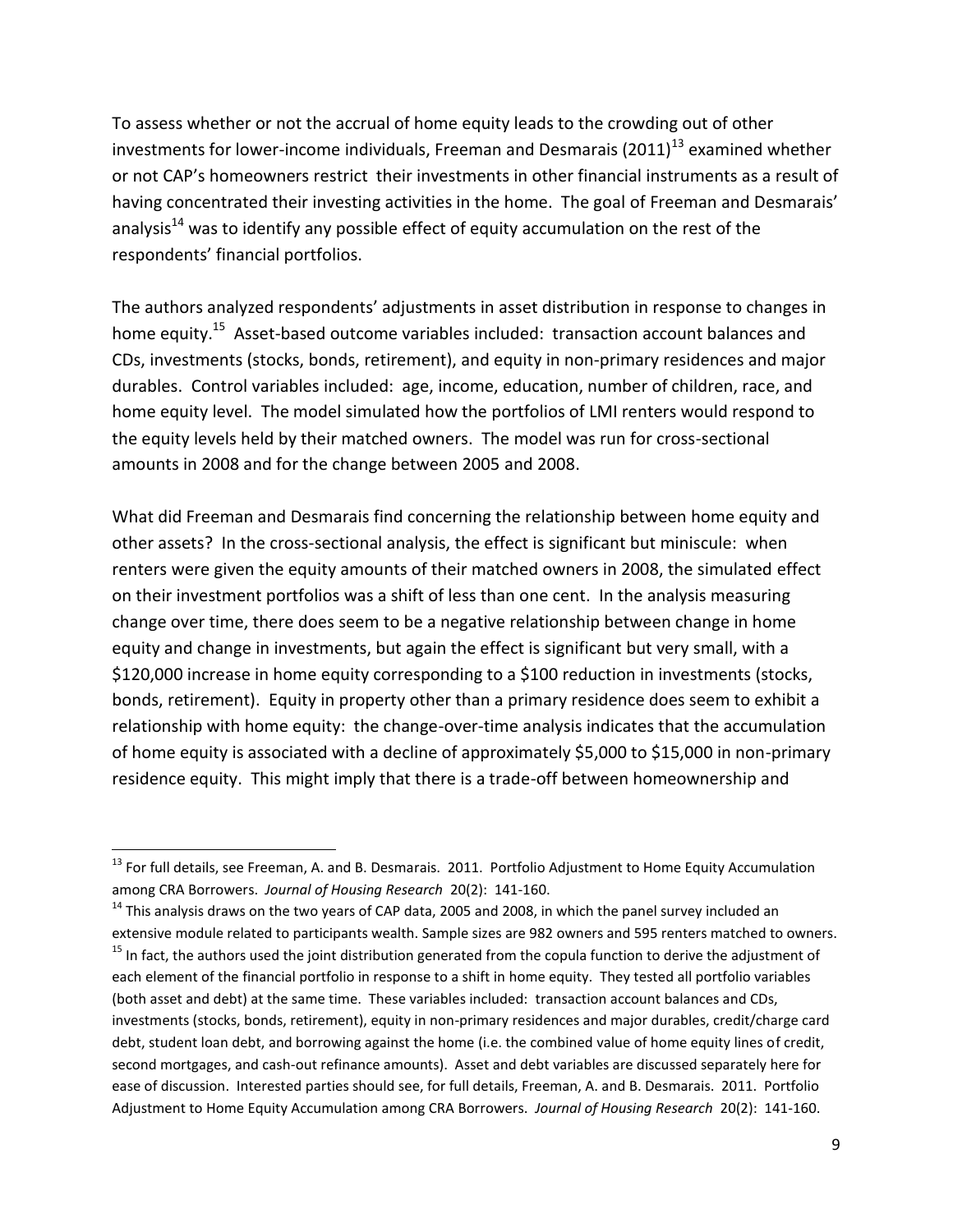investment in other real estate, i.e. that once LMI households purchase their own home, they no longer invest in land, timeshares, etc., but concentrate their resources in their housing.

In conclusion, Freeman and Desmarais do not find evidence of significant asset-related opportunity costs to home equity accumulation for the CAP borrowers. They find little evidence that investments or savings suffer from the resources tied up in the generation of equity. They conclude that affordable lending for homeownership "serves as an effective means for promoting stable wealth-building for LMI households through the forced-savings mechanism of equity accumulation" (p. 155).

# **Theory #3: Lower-income homeowners erode their equity gains through excessive borrowing.**

Another criticism of the home as an investment vehicle is that homeowners, particularly those who are income-constrained, might be tempted to diminish their wealth gains through excessive borrowing. While the accrual of equity can be beneficial for low- and moderateincome households, in order for owners to realize this benefit, they must resist the temptation to borrow that money back for other uses. In response to these concerns, Freeman and Desmarais's (2011) analysis (detailed in the preceding section) also considered the important question of whether or not CAP's low- and moderate-income homeowners increase their levels of borrowing in response to the accumulation of home equity.

The authors look specifically at the relationship between the accumulation of equity and three types of debt: credit and charge card debt, student loan debt, and borrowing against the home in the form of home equity lines of credit, cash-out refinances, and second mortgages.<sup>16</sup> Again, the fixed variables included: age, income, education, number of children, race, and home equity level.

Freeman and Desmarais' findings are as follows. When renters are given the level of equity held by matched owners in 2008, there is a moderate positive relationship between home equity and credit card debt, particularly for those with higher levels of home equity. Specifically, home equity of more than \$150,000 corresponds to an *average* predicted increase of \$1,000 or more in credit card debt. However, the accumulation of equity over time shows a smaller relationship to the accumulation of credit card debt, with the analysis revealing a *maximum* upper-bound in the confidence interval of approximately \$700 increase in credit card

 $16$  See preceding footnote for a description of the complete model.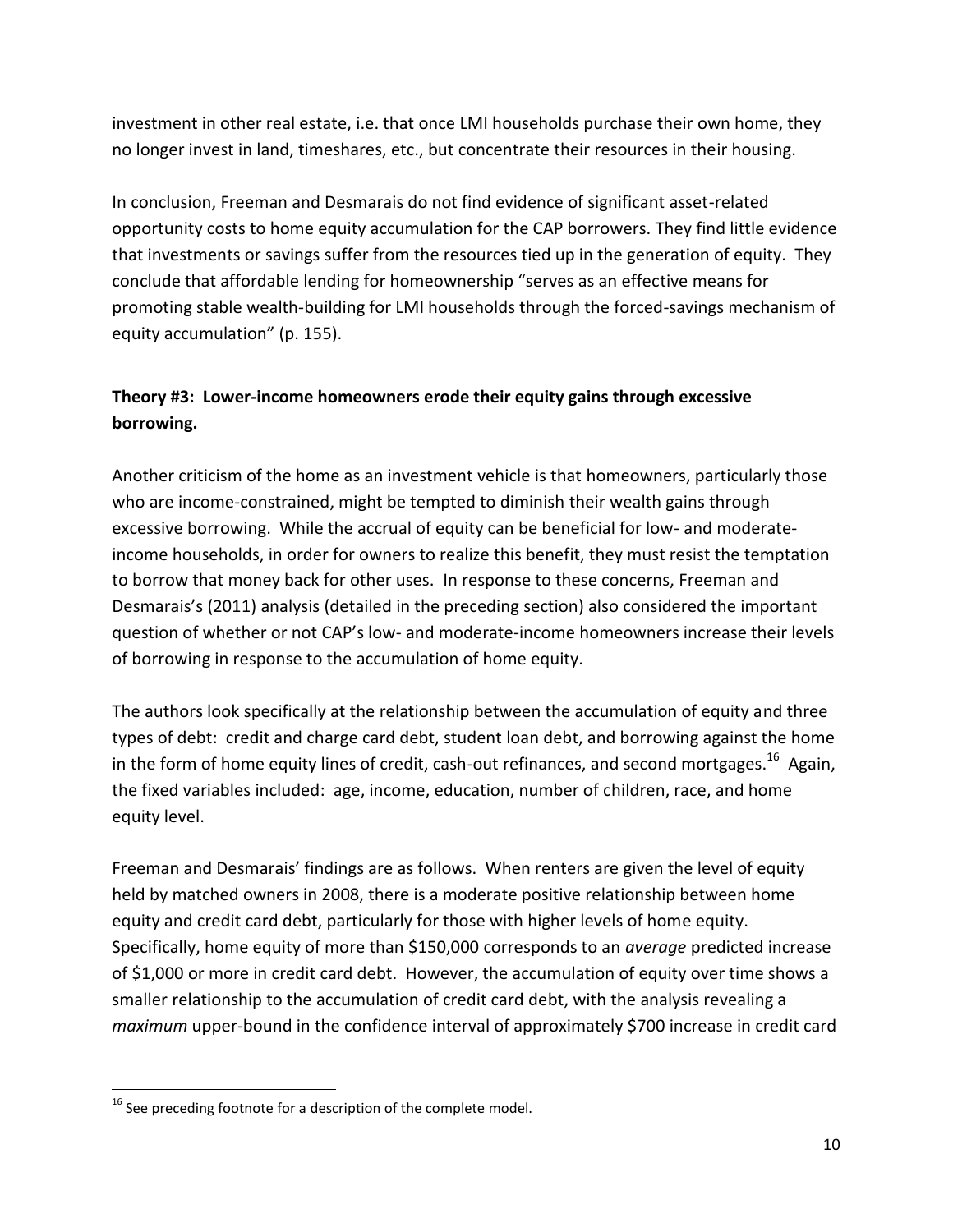debt as a result of home equity accumulation.<sup>17</sup> The relationship between student loan debt and home equity is small, with extremely high or low values of equity in 2008 corresponding to an increase of approximately \$600 in student loan debt; the change-in-time effect of home equity on student loan debt is negligible. As for the amount of equity and borrowing against the home, notable borrowing against home equity only occurs where equity levels are \$100,000 or more, and such borrowing never reaches a scale that would decimate equity-based wealth.

Freeman and Desmarais conclude that while there appears to be some association between the accumulation of large amounts of equity (\$150,000 or greater) and increased indebtedness, there is no evidence that debt accumulation by CAP homeowners offsets the wealth-building effect of home equity.

# **Theory #4: It's cheaper to rent than to own, so renting is a better option for low- and moderate-income people.**

The long-standing debate over whether it makes more sense for lower-income people to rent rather than own a home has been especially heated since the mortgage finance crisis began in 2007. Renting is said to be better for lower-income households because, all things considered, it is thought to be less expensive than owning. The user costs of owning vs. renting have been analyzed extensively, but seldom for lower-income households. Riley and Ru (2011) use the CAP data to fill this gap in the literature.<sup>18</sup>

Riley and Ru assess whether CAP's owners would have been better off renting over the period 2003-2010. The authors calculate owners' ex-post user costs and equivalent rents from the CAP survey data based on property attributes. The construction of owners' user costs components include: mortgage payments (including property taxes and insurance); the opportunity cost of holding equity in the house;<sup>19</sup> mortgage closing costs and origination fees; homeowners association fees; maintenance expenditures; annual depreciation; the observed

 $\overline{a}$ 

 $17$  In the interest of conservative inference, Freeman and Desmarais place 99 percent confidence intervals from the simulation around the estimates.

<sup>18</sup> For full details, see Riley, S. and H. Ru. 2011. *The User Cost of Low-Income Homeownership: 2003-2010*. Presented at the Southern Economic Association 81<sup>st</sup> Annual Meeting, November 2011. Available as a working paper at: http://www.ccc.unc.edu/documents/UserCost.WP.Sept.2011.pdg.pdf.

 $19$  The authors set this equal to the return on a 6-month Treasury bill, reduced by the taxes that the household would have paid on such interest.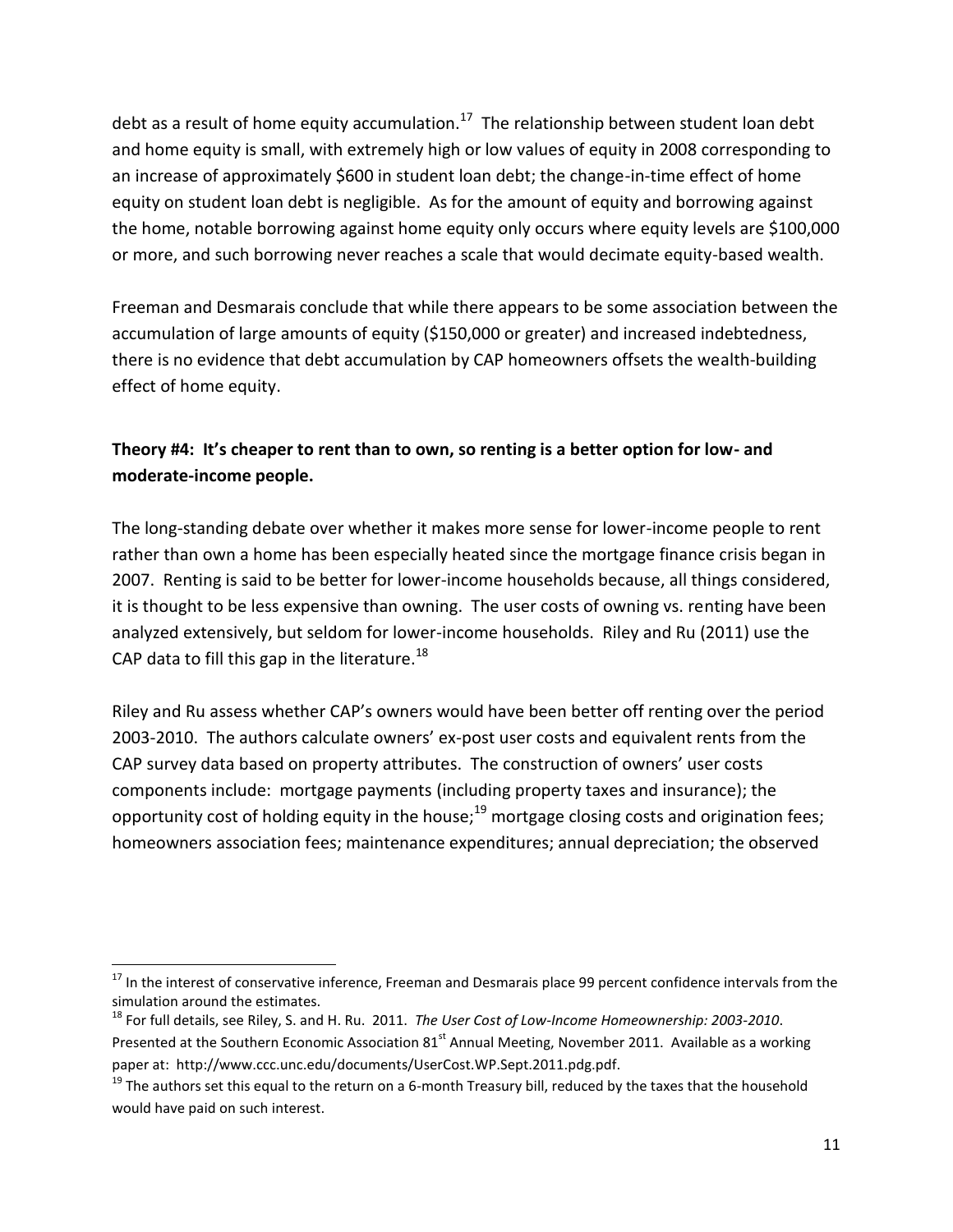net property appreciation as of the third quarter of each year; and the tax benefit received in each year from claiming the mortgage interest tax deduction.<sup>20</sup>

The authors calculate that the median owners' user cost was \$36,000 for the period 2003-2010, less than the estimated median cumulative equivalent rent of \$41,000. As they decompose their results by year, they discover that median annual user costs were generally lower than median equivalent rents before 2007 and were higher thereafter. However, Riley and Ru determine that the initial period of house price appreciation was sufficient to offset the subsequent higher owners' user costs as a whole. The authors estimate that annual house price appreciation of about 2 percent at the median was necessary to ensure that owning was no more costly for CAP's owners than renting would have been between 2003 and 2010.

In the analysis described above, house price appreciation rates drive the comparison, but there are two key variables not tested in the CAP experience that also affect the overall costs of owning versus renting. The first of these is the type and cost of financing used. CAP borrowers all received similar mortgages: fixed-rate, fixed-payment, and competitively priced. Changes in interest rates and different fee structures would yield different results. The second critical factor is the cost of renting, which has recently been on the rise,  $21$  meaning that, provided home prices stabilize, homeownership may actually be gaining relative financial advantage over renting.

### **Theory #5: Homeownership should be restricted to those who can put 20 percent down.**

Finally, we turn from the effects of homeownership to the topic of how access to homeownership should be enabled or restricted. As Sherraden (1991) notes, one of the constraints on homeownership as a wealth building vehicle for LMI households, "…is institutional barriers to credit. Studies have shown that owning a home is, on the average, less expensive than renting, but many of the working poor are not able to accumulate a down payment to make home ownership possible…. [L]iquidity constraints, stemming from the uncertainty of lenders, prevent the extension of credit even when the working poor might be a good risk." (p. 128)

 $\overline{a}$ 

<sup>&</sup>lt;sup>20</sup> Some argue that LMI households do not benefit from the mortgage interest tax deduction. However, of the 2,701 CAP owners who completed the 2005 phone interview, 60 percent filed for the mortgage interest tax deduction.

<sup>21</sup> Lazo, Alejandro. 2012. Rising Rents May Signal a Housing Market Recovery. *Los Angeles Times*, March 13. http://articles.latimes.com/2012/mar/13/business/la-fi-rents-20120313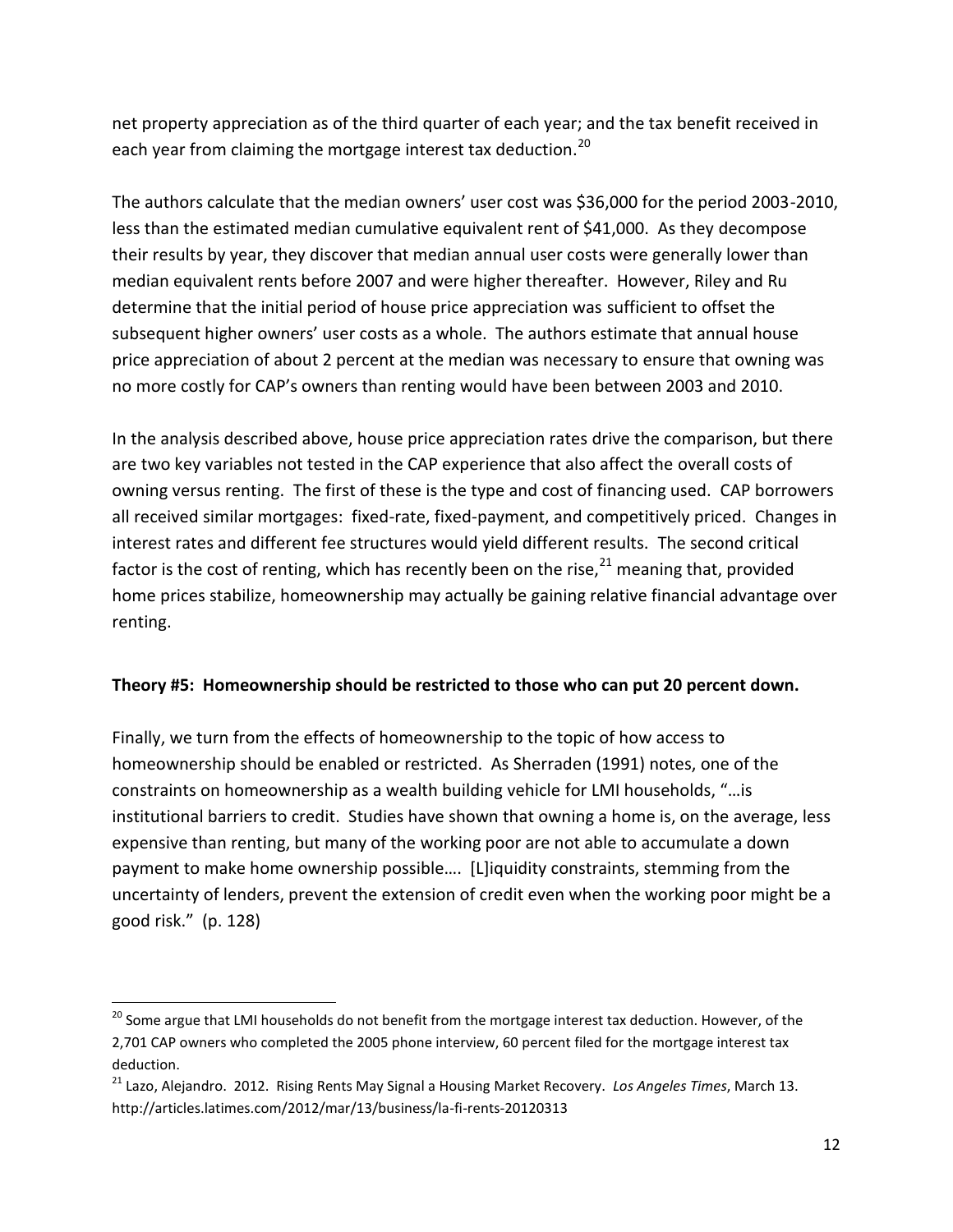Since the mortgage lending crisis began in 2007, down payment requirements have loomed large as part of the discussion over what led to the crisis and how to prevent another one. In May of 2011, in an effort to develop underwriting guidelines for qualified residential mortgages (QRM)—which are exempt from risk retention requirements for privately securitized mortgages under the Dodd-Frank Wall Street Reform and Consumer Protection Act—the FDIC and Federal Reserve proposed the institution of a 20 percent down payment requirement. While the uproar that followed has kept regulators from actually settling on this amount, down payment requirements continue to loom in the ongoing debate over mortgage finance in the US.

The loans in the CAP portfolio run contrary to this "new normal." CAP's loans are notable for their high loan-to-value ratios: among the programs from which CAP loans have been purchased, 97 percent is the typical maximum loan-to-value ratio, though some programs issue loans all the way up to 103 percent of house value. A down payment of 1 to 3 percent of the home price is not uncommon, nor is a minimum borrower contribution of \$500.

Cloaked within the debates over down payment requirements is the belief that all down payment money must come from the borrower him/herself, i.e. that homeowners must have a significant financial stake in their homes in order not to be tempted to default. It might surprise some readers, therefore, to learn that a substantial portion of CAP's borrowers had help meeting their modest down payment requirements and closing costs. Analysis of 3,684 CAP owners responding to the baseline survey yielded some interesting results concerning sources of down payment and closing costs: some 38 percent of CAP owners relied on some form of assistance beyond their own savings and assets to get into their homes. From what sources did borrowers obtain this help? Sellers and real estate agents were the source of assistance most frequently cited by CAP's owners: 20 percent of all owners received a contribution from these sources. Thirteen percent of owners received help from family and friends, while 8 percent relied on a grant from a community group, government agency, or other organization. Two percent of owners used a second mortgage to help meet their down payment and closing costs, while 2 percent used help from another source altogether. Eightyfour percent of those using external assistance relied on only one source of help, 15 percent combined two types of help, and the final 1 percent used three types of help.

Analysis of which factors affect the use of different types of non-bank assistance toward one's down payment and closing costs reveals the following.<sup>22</sup> Among CAP borrowers, blacks are

<sup>&</sup>lt;sup>22</sup> Freeman, A. and J. Harden, 2012: analysis in progress; contact allison\_freeman@unc.edu for details. This research employs multilevel logistic regression analysis with random state intercepts to account for unobserved heterogeneity at the state level. The dependent variables, which were measured in 2003, include whether a respondent (1) received assistance in any form, (2) received parental assistance, (3) took out a second mortgage,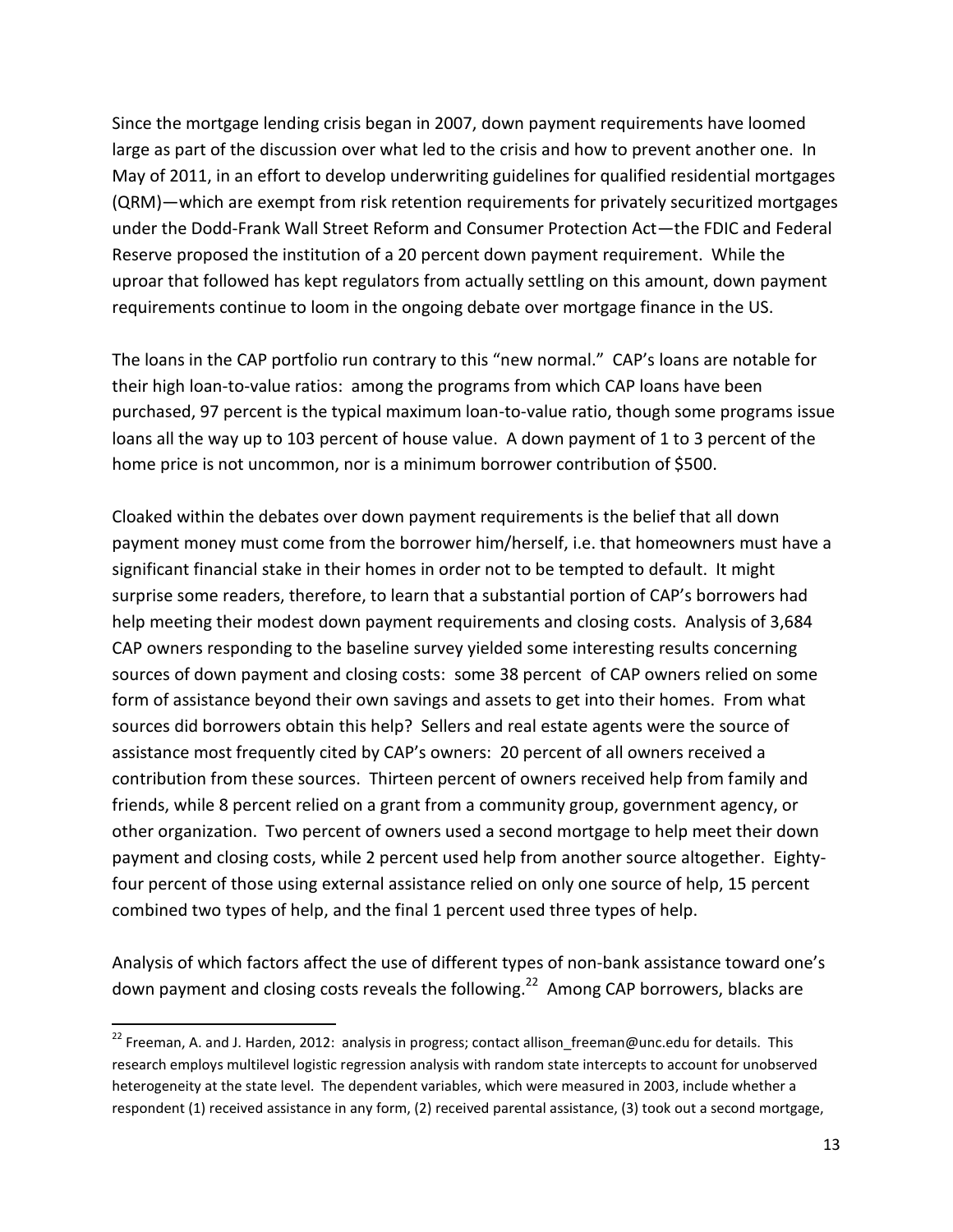significantly less likely than whites to receive down payment assistance from their parents (by 14 percentage points), and are significantly more likely than whites to use a community grant toward their home purchase (by 10 percentage points). Older respondents, not surprisingly, are less likely overall to receive assistance, as are those who learned financial skills from their parents. Women are more likely than men to use non-bank assistance toward down payment and closing costs (by 8 percentage points), and the analysis reveals that the predominant source of assistance for women is help from parents.

Analyses of the CAP data reveal which categories of borrowers were more likely to get help with their down payment and closing costs, but an important question remains: are homeowners who used help toward their down payment and closing costs more likely to become delinquent or even default? To answer this question, we used data from 2003 through 2011 to estimate a multilevel multinomial logistic regression model with random state intercepts (to account for geographic variation). Controlling for a rich array of variables,<sup>23</sup> we modeled the likelihood of delinquency and default. Our finding: having received assistance toward one's down payment and closing costs has no significant effect whatsoever on CAP homeowners' mortgage performance.

#### **Conclusion and Implications**

 $\overline{\phantom{a}}$ 

The collective evidence presented here refutes a number of commonly held but poorly substantiated claims about the pitfalls of homeownership for lower-income, lower-wealth families. By examining the real life experiences of LMI homeowners, we find that homeownership has been a beneficial proposition on the whole for the households in the CAP

(4) received assistance from a community grant, and (5) received assistance from a real estate agent. Separate logistic regression models are used (instead of a multinomial model) because the outcomes are not mutually exclusive (i.e. some people received more than one kind of help). Independent variables, also measured in 2003, include: respondent race, gender, age, education, marital status, number of minors living in the home, employment status, and income (scaled by MSA-level median income). Several financial literacy variables are also included: whether respondents' parents had a checking account, whether respondents' parents taught financial skills, and whether respondents prefer to save or spend. Finally, the analysis controls for loan-to-value ratio at origination, respondents' credit scores at origination, and debt-to-income ratio at origination.

<sup>23</sup> Freeman, A. and J. Harden, 2012: analysis in progress; contact allison\_freeman@unc.edu for details. Control variables include age, race/ethnicity, sex, marital status at baseline, education at baseline, relative income at baseline, number of minors in the home at baseline, respondent's employment status at baseline, being a twoincome household at baseline, origination loan-to-value ratio, credit score at origination, debt-to-income ratio, whether or not one received assistance toward one's down payment and closing costs, whether or not the respondent's parents held bank accounts when the respondent was young, respondent's assessment of how much his/her parents imparted about managing money, respondents attitudes toward spending vs. saving money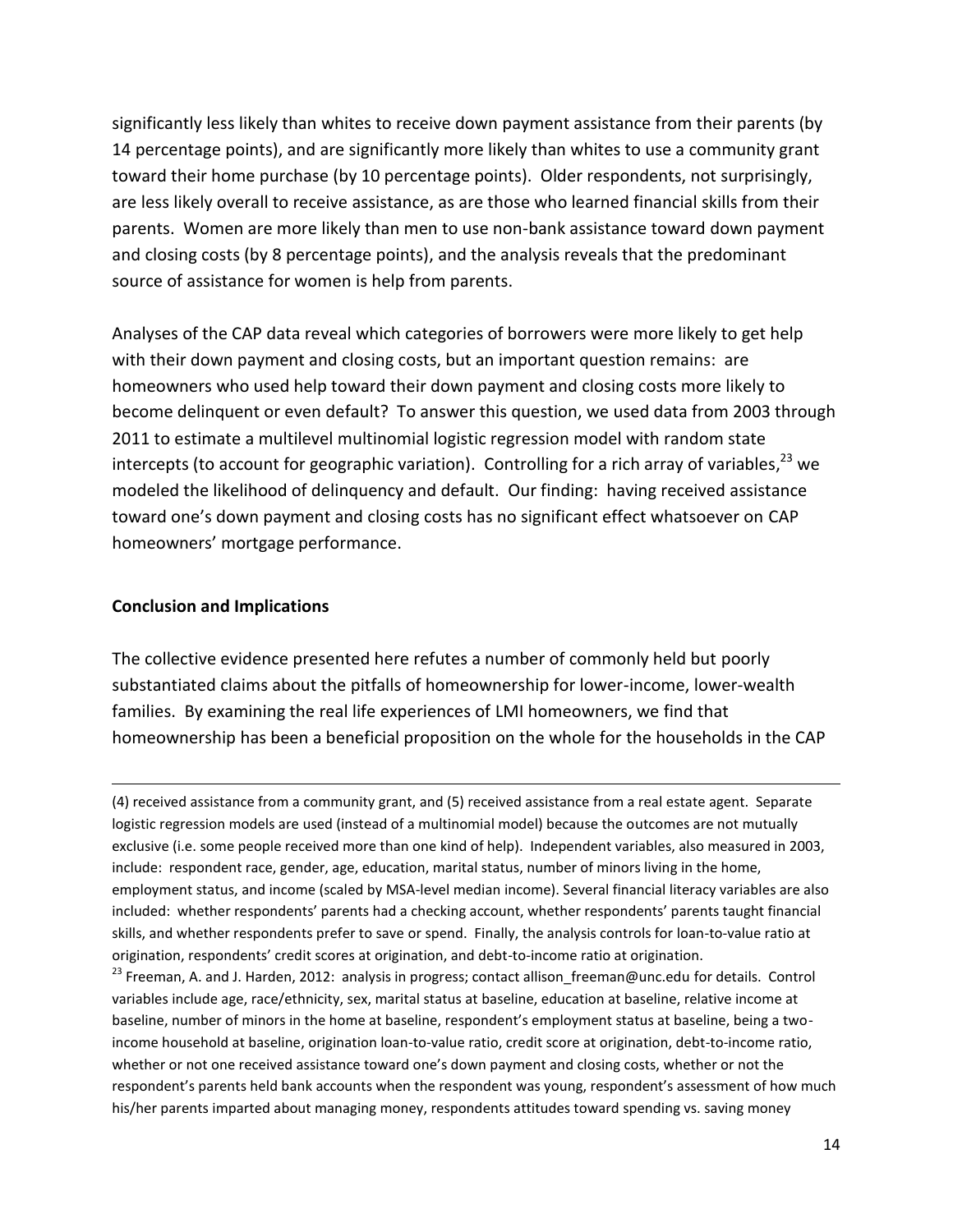program. These findings are particularly noteworthy because they persist through recent market turmoil which has negatively affected comparable renter households.

There are important caveats to these findings. First, not all the CAP borrowers and renters had identical experiences; in particular, homeowners who bought at the wrong time and in volatile markets fared worse. Second, the experience of the CAP homeowners cannot be generalized to all lower-income borrowers over this same period, because the type of financing used is a key determinant of the financial trajectory of investing in a home. Borrowers who used more costly, riskier products were not as fortunate. Many have lost their homes as a result. We are not proposing that owning a home is a fail-safe solution to economic turmoil. Owning a home is no substitute for good jobs, affordable health care, a strong economy, and a comprehensive social safety net. Many households are better off renting, some households prefer to rent, and renting offers advantages that homeownership does not, chief among them ease of mobility.

Sherraden challenged all of us to shift our focus from short-term, consumption-based welfare for lower-income people to the promotion of long-term, asset-supported economic mobility. Homeownership is an important component of a long-term asset building strategy: the accumulation of small amounts of savings in an IDA can be put toward a home, which in turn can allow owners to send children to college, start small businesses, or pass along wealth to the next generation. In the meantime, the home also provides shelter and a sense of security during one's productive and retirement years.

Yet trends in mortgage lending rules and regulations threaten to close off access to homeownership from the very types of households whose successes we document in this paper. Deciding that such families shouldn't have access to homeownership has major implications. For the housing market, it means stripping off a growing demographic that could be key to the recovery and long term vitality of the US housing market. For lower-income households, it means denying them the wealth-building opportunities that the CAP owners have experienced and that Americans have relied upon for decades for their economic betterment.

Curtailing access to homeownership would be particularly detrimental to the long-term economic prospects of minority households in this country. The racial wealth gap (blacks are estimated to hold \$5 for every \$100 of net worth held by whites<sup>24</sup>) is due in large part to racial gaps in homeownership rates: currently 74 percent of non-Hispanic whites own their homes, while only 45 percent of blacks enjoy this same privilege.<sup>25</sup> The ongoing mortgage finance crisis

l

 $^{24}$  This figure is calculated from 2009 data. See for details Taylor, et al. 2011.

<sup>&</sup>lt;sup>25</sup> U.S. Census Bureau, 2011.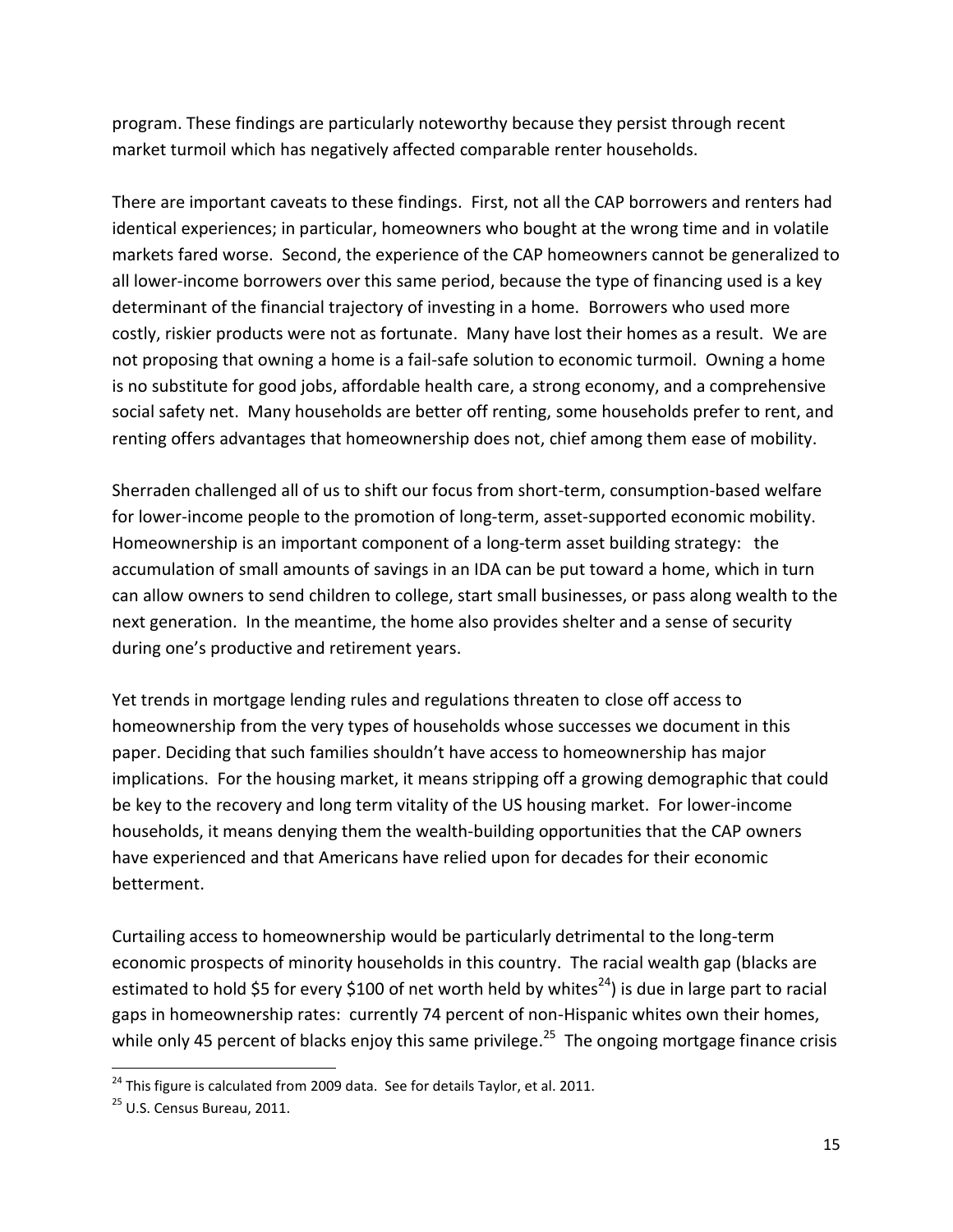will only exacerbate wealth inequality in America, owing to the high incidence of subprime lending in predominately black neighborhoods.<sup>26</sup> Between 2004 and 2008, blacks were close to three times as likely as whites to receive higher rate loans<sup>27</sup> (Bocian et al., 2011). The result is that approximately 25 percent of black borrowers are now seriously delinquent or in foreclosure, compared with 12 percent of white borrowers (ibid.). The unequal impact of the housing finance crisis will have ramifications for generations to come as blacks lose the opportunity to build wealth through their homes.

Without access to homeownership – the classic pathway to the American middle class – how else will low-resource households begin to build an economic base? The IDA is an excellent place for such households to start to build assets and savings, but how far will they be able to get without homeownership? The real life experiences of the CAP participants demonstrates that homeownership is still a viable and unparalleled route to economic security for working LMI families who are ready to take on the responsibility of owning a home. The lessons learned from the practices of the lenders who participated in the CAP program – who issued carefully underwritten, fixed-rate loans that are well-serviced – can show us how to help households and the housing market begin to recover from the crisis.

### **References**

 $\overline{a}$ 

Bocian, D. G., W. Li, C. Reid, R. G. Quercia. 2011. *Lost Ground, 2011: Disparities in Mortgage Lending and Foreclosures.* Report from the Center for Responsible Lending. Available at http://www.ccc.unc.edu/documents/Lost-Ground-2011.pdf.

Duda, M. and E. Belsky. 2001. *Asset Appreciation, Timing of Purchases and Sales, and Returns to Low-Income Homeownership.* Cambridge, MA: Low Income Homeownership Working Paper Series No. LIHO-01.6 of the Joint Center for Housing Studies.

Freeman, A. and B. Desmarais. 2011. Portfolio Adjustment to Home Equity Accumulation among CRA Borrowers. *Journal of Housing Research* 20(2): 141-160.

Grinstein-Weiss, M., C. Key, S. Guo, Y. H. Yeo, and K. Holub. 2011. *Homeownership and Wealth Among Low- and Moderate- Income Households.* Available as a working paper at: http://ccc.unc.edu/documents/HO.WealthL-MIHH.3.2011.pdf.

<sup>26</sup> See for details Immergluck, D. 2009. *Foreclosed: High-Risk Lending, Deregulation, and the Undermining of America's Mortgage Market*. Ithaca, NY: Cornell University Press. See also Rugh, J. S. and D. S. Massey. 2010. Racial Segregation and the American Foreclosure Crisis. *American Sociological Review,* 75(5): 629-651.

<sup>&</sup>lt;sup>27</sup> "Higher-rate" is defined as first-lien loans for which the APR spread was 300 basis points or more above Treasuries of comparable maturity.